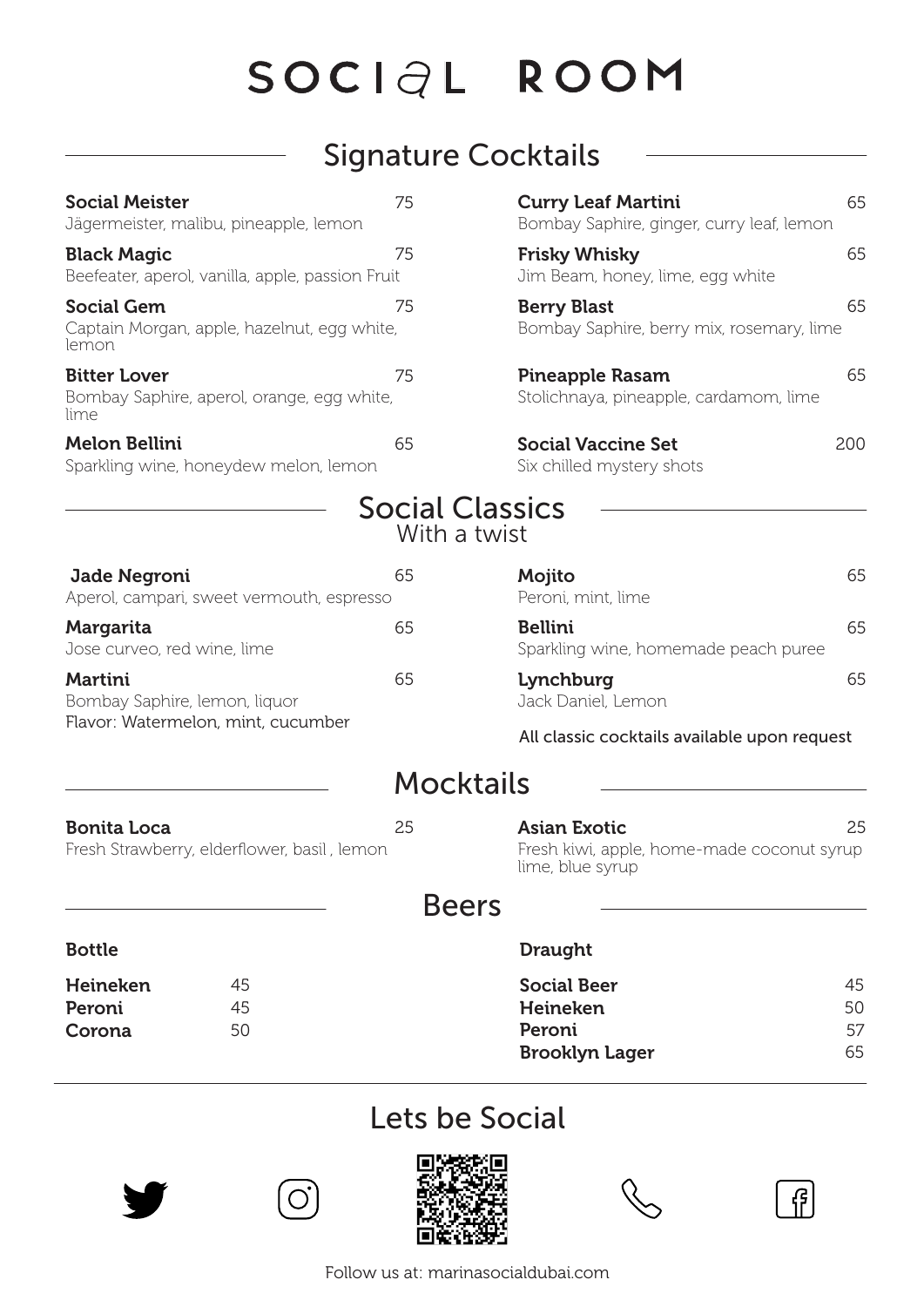# HAPPY HOUR 6 - 8 PM 50% OFF

|                                                                  | <b>Signature Cocktails</b> |                                                                        |    |
|------------------------------------------------------------------|----------------------------|------------------------------------------------------------------------|----|
| <b>Melon Bellini</b><br>Sparkling wine, honeydew melon, lemon    | 65                         | <b>Curry Leaf Martini</b><br>Bombay Saphire, ginger, curry leaf, lemon | 65 |
| <b>Berry Blast</b><br>Bombay Saphire, berry mix, rosemary, lime  | 65                         | <b>Frisky Whisky</b><br>Jim Beam, honey, lime, egg white               | 65 |
| <b>Pineapple Rasam</b><br>Stolichnaya, pineapple, cardamom, lime | 65                         |                                                                        |    |
|                                                                  | <b>Spirits</b>             |                                                                        |    |
| Vodka<br>Stolichnaya                                             | 65                         | Gin<br>Bombay Saphire                                                  | 65 |
| <b>Rum</b><br>Bacardi White                                      | 65                         | <b>Tequila</b><br>Jose Cuervo                                          | 65 |
| <b>Whikey</b><br>Red Label JW                                    | 65                         |                                                                        |    |
| <b>Beers</b>                                                     |                            | Wines                                                                  |    |
| <b>Bottle</b>                                                    |                            | <b>White</b><br>Hardy's Sauvugnon Blanc, Australia                     | 50 |
| Heineken<br>45<br>Peroni<br>45<br>50<br>Corona                   |                            | <b>Red</b><br>Hardy's Cabernet / Merlot, Australia                     | 50 |

# Lets be Social





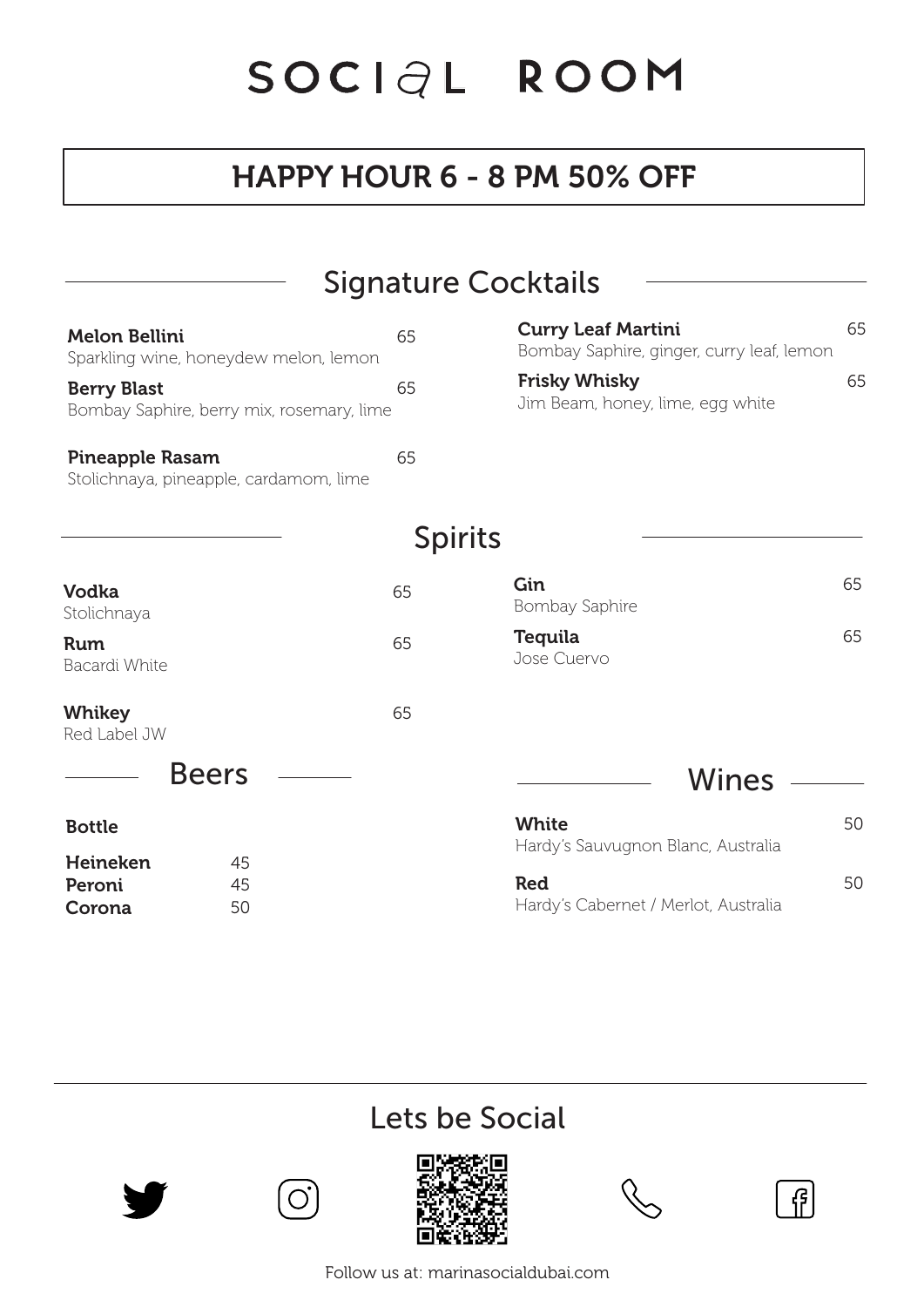# **Ladies's Night**

# EVERY TUESDAY

# 225 FOR DRINKS & BAR SNACKS

Two hours free-flowing drinks with a choice of three small plates and one social sweet.

# Signature Cocktails

Melon Bellini Sparkling wine, honeydew melon, lemon

Berry Blast Bombay Saphire, berry mix, rosemary, lime

Pineapple Rasam Stolichnaya, pineapple, cardamom, lime VPN Martini Stolichnaya, prosecco pineapple, vanilla, lime

Frisky Whisky Jim Beam, honey, lime, egg white

Silver Pineapple Bacardi, white wine, lime

#### Spirits

Vodka Stolichnaya

Rum Bacardi White

Whikey Red Label JW

Bottle

Heineken Peroni Corona

Gin Bombay Saphire

**Tequila** Jose Cuervo



**White** Hardy's Sauvugnon Blanc, Australia

Red Hardy's Cabernet / Merlot, Australia

### Lets be Social





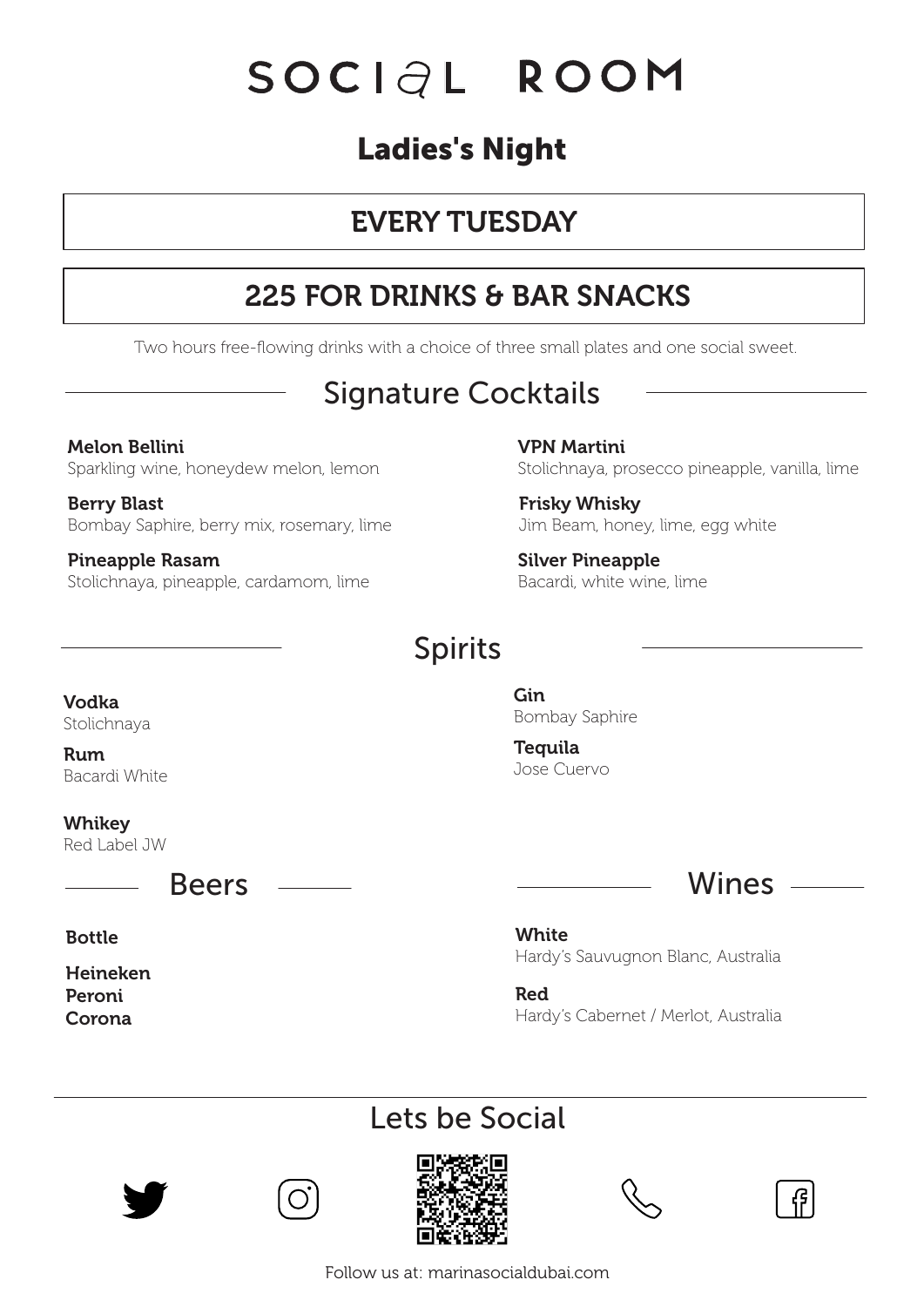#### EVERY TUESDAY

## Small Plates

Sourdough bread and English salted butter (g) (d) Wood-fired garlic flatbread, hummus (g) (d) (v) Wagyu cheeseburger slider, baby gem, relish, pickles (d) (g) Buttermilk-fried Atlantic cod, tartare sauce (g) (d) Snow peas salad, mustard dressing, feta, mint (v) Parmesan & truffle 'churros' (g) (d) (v)

#### Pizza

#### Add a pizza for 75 AED Extra

Cherry tomato, buffalo mozzarella, basil, balsamic (g) (d) (v) Wild mushrooms, Baron Bigod, rocket, Parmesan (g) (d) (v) Beef Spianata, cherry tomatoes, stracciatella cheese (g) (d)

### Social Sweets

Sticky toffee pudding, brandy snap, banana ice cream  $(g)$  (d) Marina Social 'Mars Bar', salted caramel (n) (d) Valhrona chocolate brownie, vanilla ice cream (g) (d) (n)

**Enjoy our bar snacks menu un�l 10:45 PM**

### Lets be Social



![](_page_3_Picture_12.jpeg)

![](_page_3_Picture_13.jpeg)

![](_page_3_Picture_14.jpeg)

![](_page_3_Picture_15.jpeg)

Follow us at: marinasocialdubai.com

Please advise your server of any food allergies or intolerances before ordering (g) gluten (n) nuts (d) dairy (v) vegetarian All prices are in AED and inclusive of a 5% VAT, 7% municipality fee & 10% service charge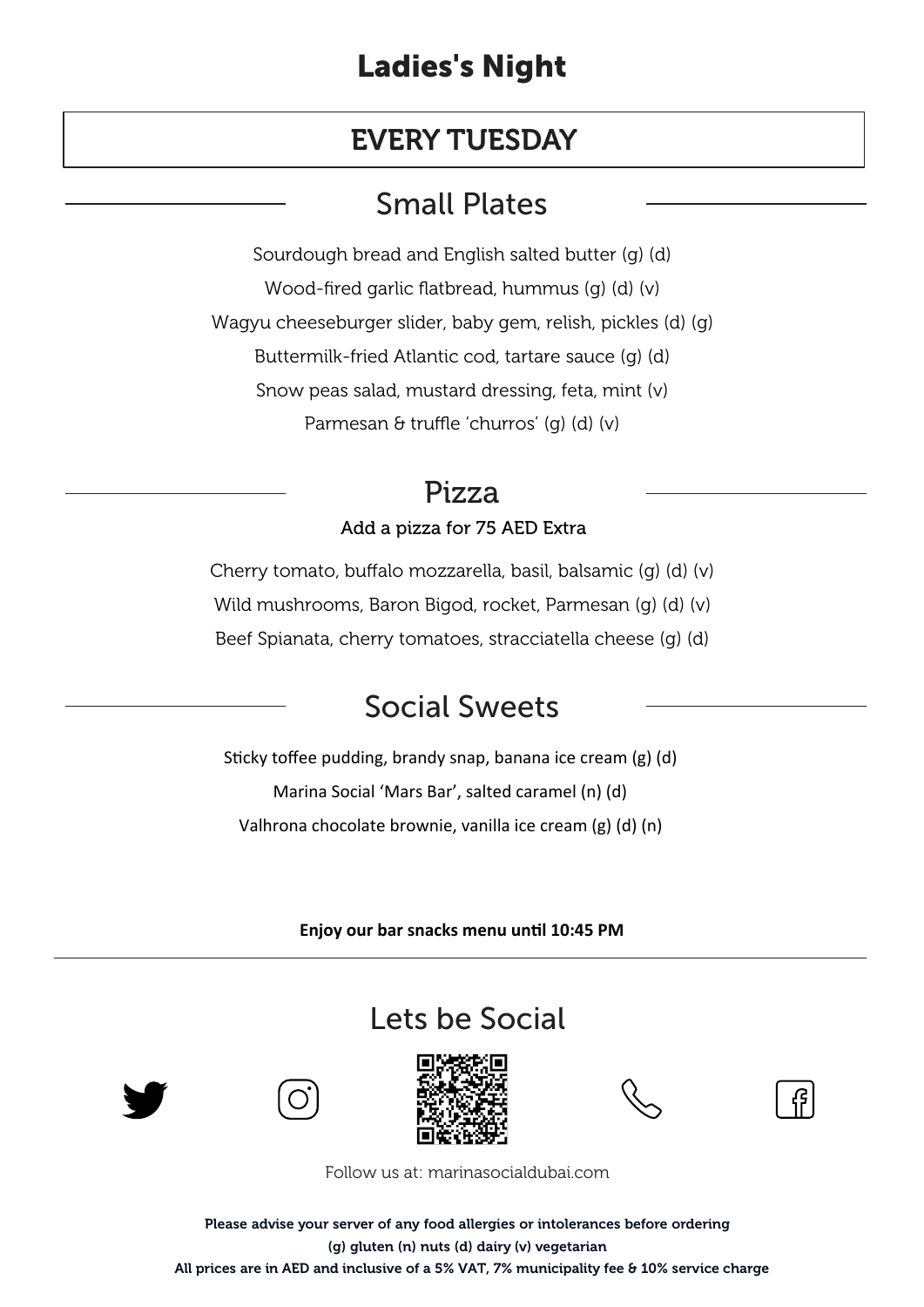### **Bar Snacks**

## Small Plates

Sourdough bread and English salted butter (g) (d) 40 Wood-fired garlic flatbread, hummus (g) (d) (v) 40 Wagyu cheeseburger slider, baby gem, relish, pickles (d) (g) 45 Buttermilk-fried Atlantic cod, tartare sauce (g) (d) 40 Snow peas salad, mustard dressing, feta, mint (v) 45 Parmesan & truffle 'churros' (g) (d) (v) 40

#### Pizza

#### Add a pizza for 75 AED Extra

Cherry tomato, buffalo mozzarella, basil, balsamic (g) (d) (v) Wild mushrooms, Baron Bigod, rocket, Parmesan (g) (d) (v) Beef Spianata, cherry tomatoes, stracciatella cheese (g) (d)

# Social Sweets

Sticky toffee pudding, brandy snap, banana ice cream (g) (d) 65 Marina Social 'Mars Bar', salted caramel (n) (d) 65 Valhrona chocolate brownie, vanilla ice cream (g) (d) (n) 65

**Enjoy our bar snacks menu un�l 10:45 PM**

## Lets be Social

![](_page_4_Picture_10.jpeg)

![](_page_4_Picture_11.jpeg)

![](_page_4_Picture_12.jpeg)

![](_page_4_Picture_13.jpeg)

![](_page_4_Picture_14.jpeg)

Follow us at: marinasocialdubai.com

Please advise your server of any food allergies or intolerances before ordering (g) gluten (n) nuts (d) dairy (v) vegetarian All prices are in AED and inclusive of a 5% VAT, 7% municipality fee & 10% service charge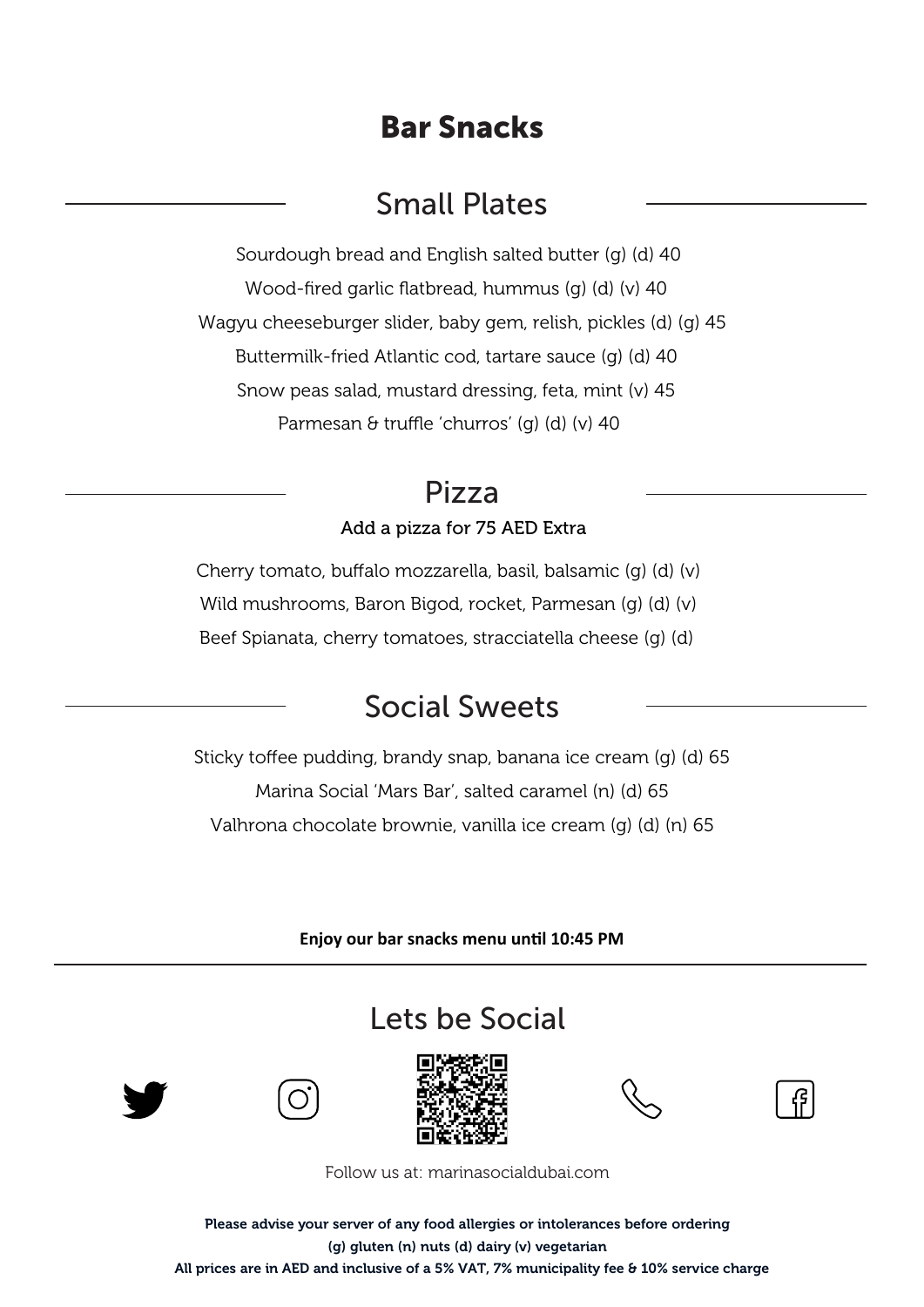## **Cocktail Masterclass**

# EVERY WEDNESDAY

![](_page_5_Picture_3.jpeg)

#### Masterclass 500 For 2

Choose from any spirit base:

Vodka Stolichnaya

Gin Bombay Saphire

Rum Bacardi White **Tequila** Jose Cuervo

Whikey Red Label JW

Master your favorite cocktail with our mixologists

Four selected cocktails per person with a choice of pizza

#### **Enjoy one pizza until 10:45 PM**

Cherry tomato, buffalo mozzarella, basil, balsamic (g) (d) (v)

Wild mushrooms, Baron Bigod, rocket, Parmesan (g) (d) (v)

Beef Spianata, cherry tomatoes, stracciatella cheese (g) (d)

## Lets be Social

![](_page_5_Picture_18.jpeg)

![](_page_5_Picture_19.jpeg)

![](_page_5_Picture_20.jpeg)

![](_page_5_Picture_21.jpeg)

![](_page_5_Picture_22.jpeg)